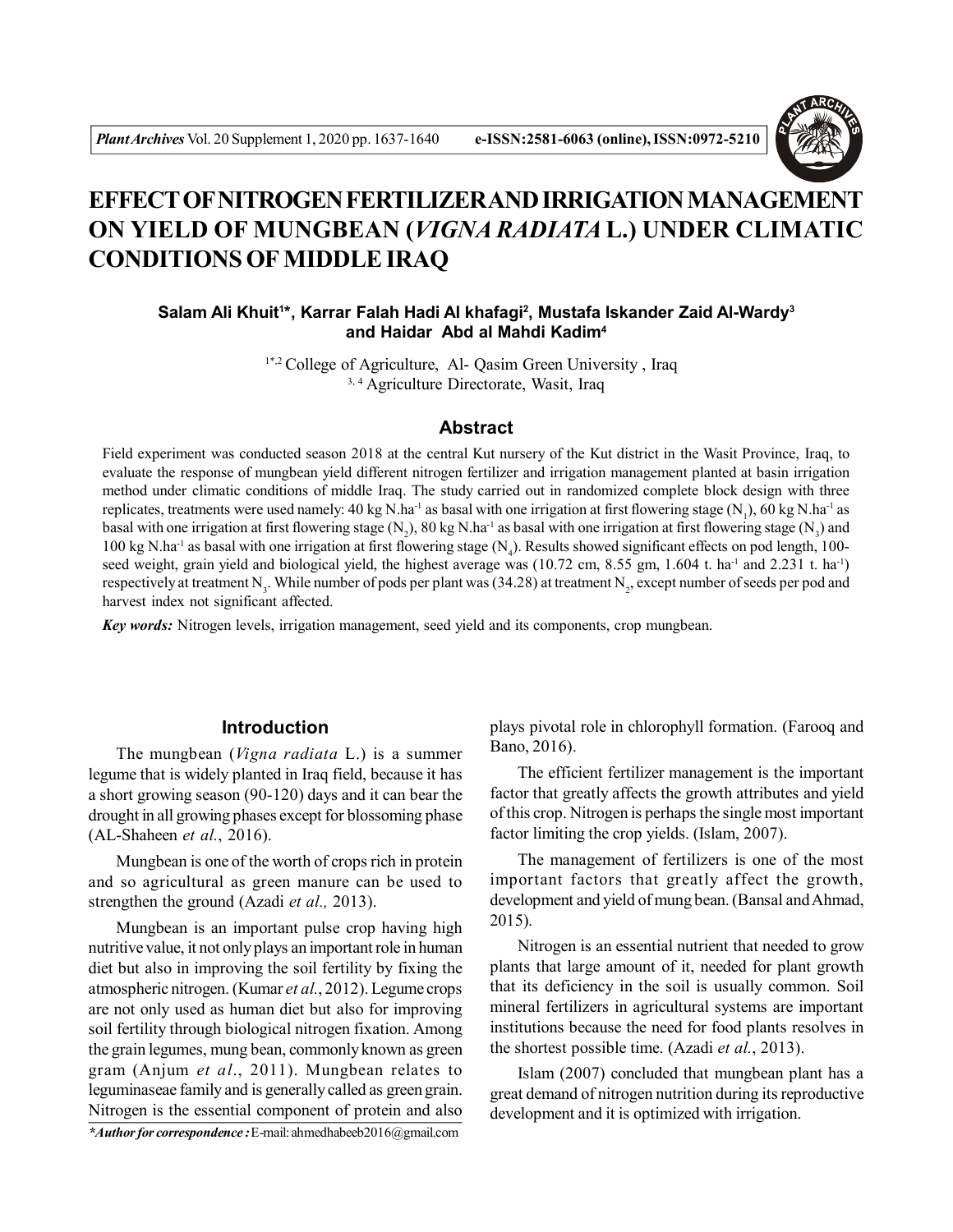Results from field experiment conducted by ( Al taai, 2010) to study the effect of N on the yield of mungbean. Results showed that application of nitrogen significantly increased the seed yield.

Rahman (2015) reported that different levels of nitrogen showed significantly increased on grain yield of mungbean.

The objectives of this study were to evaluate the effects of application of optimum nitrogen fertilizer dose and irrigation on yield and its components of mung bean planted in middle Iraq.

## **Materials and methods**

#### **Experimental site**

A field experiment was conducted at the central kut nursery, Wasit Agriculture Directorate in the season 2018 under the ecological conditions of the Kut district in the Wasit Province, Iraq. Soil samples were taken with an auger from the soil layers of 0-40 cm to determine selected chemical and physical properties of the experimental field, (Page *et al.*, 1982) the soil texture of the experiment site was clay,  $pH=7.9$ ,  $EC=1.6$  ds. m<sup>-1</sup> and the total amounts of nitrogen, phosphorus and potassium were 15, 53 and 189 ppm respectively.

#### **Experimental design and treatments**

The experiments were conducted using a randomized complete block design with three replications, the area of each plot was  $4 \text{ m}^2$ . The treatments were tested as follows: 40 kg nitrogen.ha<sup>-1</sup> as basal with one irrigation at first flowering stage  $(N_1)$ , 60 kg nitrogen.ha<sup>-1</sup> as basal with one irrigation at first flowering stage  $(N_2)$ , 80 kg nitrogen.ha-1 as basal with one irrigation at first flowering stage  $(N_3)$  and 100 kg nitrogen.ha<sup>-1</sup> as basal with one irrigation at first flowering stage  $(N_4)$ .

## **Agronomic practices**

The mungbean (Pays de production Turkey) was planted between rows 50 cm at 9 April 2018. Urea, Triple Super Phosphate and Muriate of Potash were used as a source of nitrogen, phosphorous and potassium respectively. Nitrogen was applied in the experiment as per treatment.  $P_2O_5$  and  $K_2O$  were applied as basal dose at the rate of 75 and 60 kg.ha-1 respectively for all the plots.

Plots were irrigated immediately after planting (planting irrigation) at the same time using a basin irrigation method. Irrigation intervals were determined according of plant needs and environmental conditions. While, irrigation treatment was started according to the prescribed irrigation rates.

Weeding was done manually when required to save undue losses of nutrients and soil moisture. The harvest was (during last week of October) random samples of five guarded plants for each experimental unit were taken, the following data were recorded, pod length, number of pods plant<sup>-1</sup>, number of seeds pod<sup>-1</sup>, 100 grain weight, grain yield, biological yield and harvest index.

## **Statistical analysis**

All collected data in this study were analyzed using GenStat program and mean comparison were carried out by using the least significant difference (LSD) test at probability levels of 0.05.

## **Results**

Data in table 1 indicated the effect of nitrogen levels on the pod length of mungbean. Results illustrated that the highest pod length was (10.72 cm) observed using 80  $kg$  nitrogen.ha<sup>-1</sup> as basal with one irrigation at first flowering stage. While the lowest was (9.70 cm) obtained with 40 kg nitrogen.ha<sup>-1</sup> as basal with one irrigation at first flowering stage. These results are in line with (Ghafari and Dass, 2017) and (Yeasmin, 2015). Similar results were also reported by Rahman (2015) recorded highest pod length with higher N rate.

 Nitrogen levels affected the number of pod per plant significantly (Table 1). Maximum no. of pod (34.28) was obtained when nitrogen was applied at 60 kg. ha<sup>-1</sup>. Minimum no. of pod  $(29.49)$  at 40 kg. ha<sup>-1</sup>. Similar result was concluded by (Asaduzzaman, 2015) and (Razzaque *et al.*, 2015). Similar results were noticed by Anjum *et al*., (2006) who stated that application of nitrogen increased the number of pod per plant.

The results showed that the Number of seeds per pod of mungbean was not affected by nitrogen levels. (Table 1).

The results in table 1 showed the effect of nitrogen levels on 100-seeds weight of mungbean crop. Maximum 100 seeds weight (8.55 gm) was obtained when nitrogen was applied at 80 kg. ha<sup>-1</sup>. Minimum no of seeds per pod

**Table 1:** Effect of fertilizer nitrogen on the average pod length, No. of pods, no. of seed per pod and 100 seed weight of mungbean during the season 2018.

|    | 100 seed<br>weight<br>(gm) | No. of<br>seed per<br>pod | No.<br>of<br>pods | Pod<br>length<br>(cm) | <b>Treatments</b> |
|----|----------------------------|---------------------------|-------------------|-----------------------|-------------------|
|    | 7.54                       | 9.92                      | 29.49             | 9.70                  |                   |
|    | 8.40                       | 10.73                     | 34.28             | 10.67                 |                   |
|    | 8.55                       | 10.90                     | 34.07             | 10.72                 |                   |
|    | 8.28                       | 10.40                     | 31.60             | 10.30                 |                   |
| N= | 0.698                      | N.S                       | 2.812             | 0.731                 | LSD(0.05)         |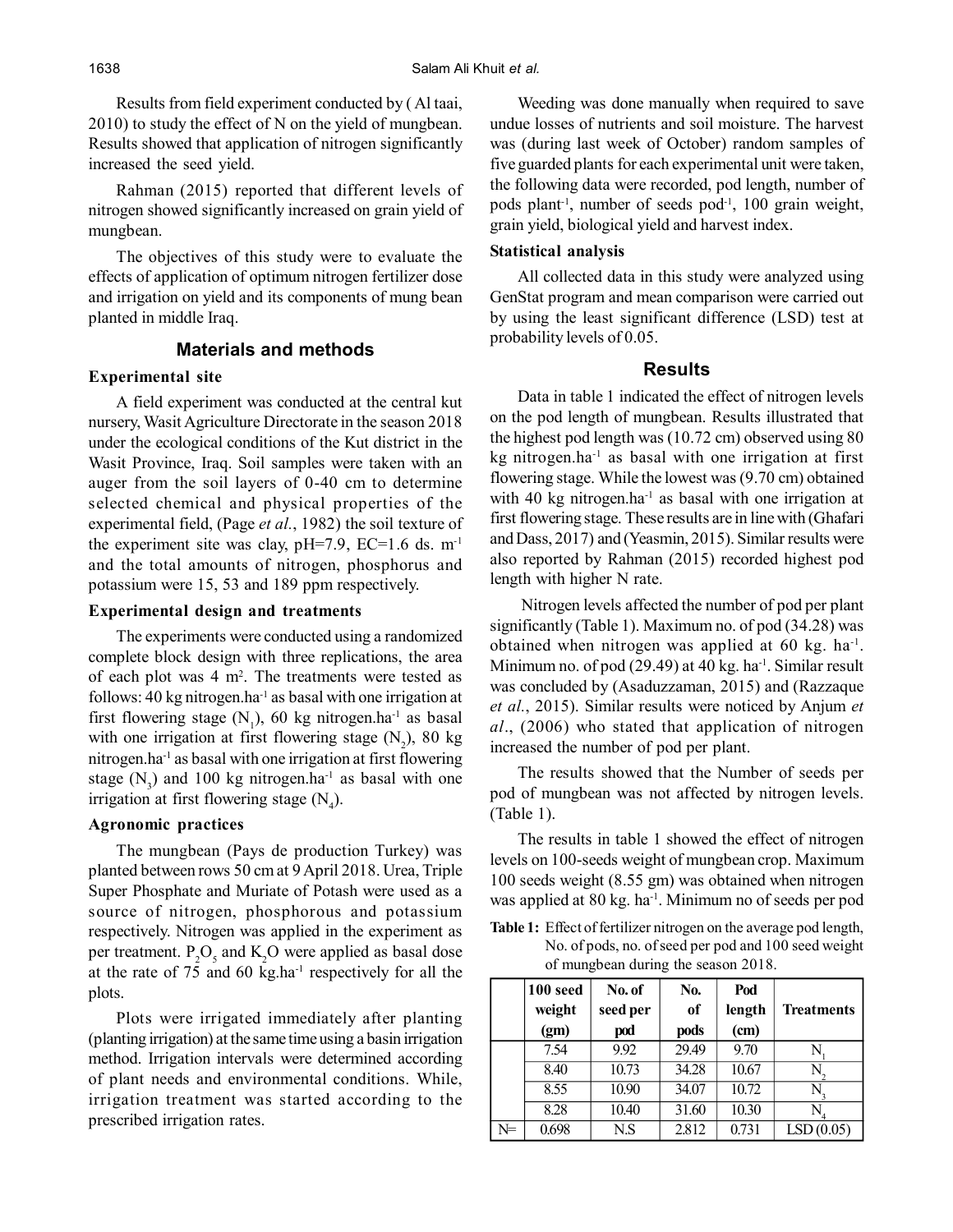|    | <b>Harvest</b><br>index | <b>Biological</b><br>yield (t.ha-1) | Seed yield<br>$(t. ha-1)$ | <b>Treatments</b> |  |  |
|----|-------------------------|-------------------------------------|---------------------------|-------------------|--|--|
|    | 66.32                   | 1.796                               | 1.189                     |                   |  |  |
|    | 71.89                   | 2.204                               | 1.578                     |                   |  |  |
|    | 72.15                   | 2.231                               | 1.604                     |                   |  |  |
|    | 67.59                   | 2.022                               | 1.367                     |                   |  |  |
| N= | N.S                     | 0.1811                              | 0.2026                    | LSD(0.05)         |  |  |

**Table 2:** Effect of fertilizer nitrogen on the average seed yield, biological yield and harvest index of mungbean during the season 2018.

(7.54 gm) was obtained at 40 kg. ha-1 . Similar findings are reported by (Anjum *et al.*, 2011) and (Jalali *et al.*, 2017). This finding was supported by Rahman (2015) found that application of nitrogen fertilizers resulted increases in seed weight of mungbean.

The results illustrated in (Table 2) indicates significance effects of the nitrogen levels as basal with one irrigation at first flowering stage on the seed yield,  $N<sub>3</sub>$  factor gave of the highest average of the seed yield  $(1.604 \text{ t. ha}^{-1})$  and the factor N<sub>1</sub> which gave the lowest average  $(1.189 \text{ t. ha}^{-1})$ . These results are in agreement with those of (Asaduzzaman, 2015) and (Ghafari and Dass, 2017). Islam (2007) reported that different levels of nitrogen showed significant difference in seed yield of mungbean.

Nitrogen levels affected the biological yield significantly (Table 2). Maximum biological yield (2.231 t. ha<sup>-1</sup>) was obtained when nitrogen applied at 80 kg. ha<sup>-1</sup>. Minimum biological yield  $(1.796 t. ha<sup>-1</sup>)$  was observed at  $40$  kg. ha<sup>-1</sup>. Similar results have been reported by (Ghafari and Dass, 2017) and (Yeasmin, 2015). Similar results were also by Rahman (2015) reported that application nitrogen fertilizers resulted in appreciable improvement in the biological yield of mungbean. Harvest index of mung bean did not differ significantly by different Nitrogen levels (Table 2).

## **Discussion**

The study was conducted to determine the effect of different nitrogen levels with irrigation management on yield of the basin-irrigated mungbean was planted under the climatic conditions in middle Iraq in 2018.

Above all, the efficient fertilizer management is the important factor that greatly affects the growth attributes and yield of this crop. Nitrogen is perhaps the single most important factor limiting the crop yields. One of the probable reasons for low yield of grain legumes in general is the high requirement of nitrogen for the formation and development of prominent grains (Ghafari and Dass, 2017).

Nitrogen deficiency reduces early vigor and the crop yield reduces accordingly. The nitrogen is most useful for pulse crops because it is a major component of proteins. On the other hand, research studies have revealed that mungbean yield and quality could be improved by the use of balanced fertilizers especially nitrogen. Moreover, there is an exigency to increase the mungbean yield through proper soil fertility management practices especially N (Ghafari and Dass, 2017).

Mungbean like many other crops is sensitive to water availability though it is sensitive to water stress at all growth stages, it is more sensitive to drought at flowering and grain development stage (Islam, 2007).

Mungbean responses favorably to added water resulting in higher yields, especially when irrigation is given at the time of flowering. Irrigation during flowering stage helps for retention of flowers and pod development (Asaduzzaman, 2015).

#### **Conclusion**

Based on the results of the present study, it can be concluded that:

1. That nitrogen fertilizer levels did significantly  $(p<0.05)$  influenced most on the yield attributes of the mungbean.

2. From the results, it may be concluded that mungbean gave maximum production of dry matter, yield attributes and yield when treated with 60 Kg. ha-1 and 80  $Kg$ . ha<sup>-1</sup> as basal and one irrigation at first flower initiation stage.

3. The grain yield and biological yield were significantly and positively affected by fertilizer levels. The highest GY and BY values were obtained with 60 Kg. ha<sup>-1</sup> and 80 Kg. ha<sup>-1</sup> as basal and one irrigation at first flower initiation stage, under ecological conditions of middle region, Iraq.

4. This was a one season experimental observation. This trial could be tested for couple of seasons in different environmental condition and different types of soils to achieve better result.

## **References**

- Al-Shaheen, M.R., A. Soh and O.H. Ismaaiel (2016). Effect of Irrigation timing and Potassium fertilizing on the some growth characteristics and production for Mungbean (*Vigna radiata* L.). *Int. J. of Sci. and Res. Pub*., **6(3):** 525-528.
- Al taai, D.S.K. (2010). Effect of Nitrogen, Potassium and Iron on Growth, Yield and Yield Components of Mungbean *Vigna radiata* L. Master Thesis College of Agriculture. University of Basrah. Iraqi.